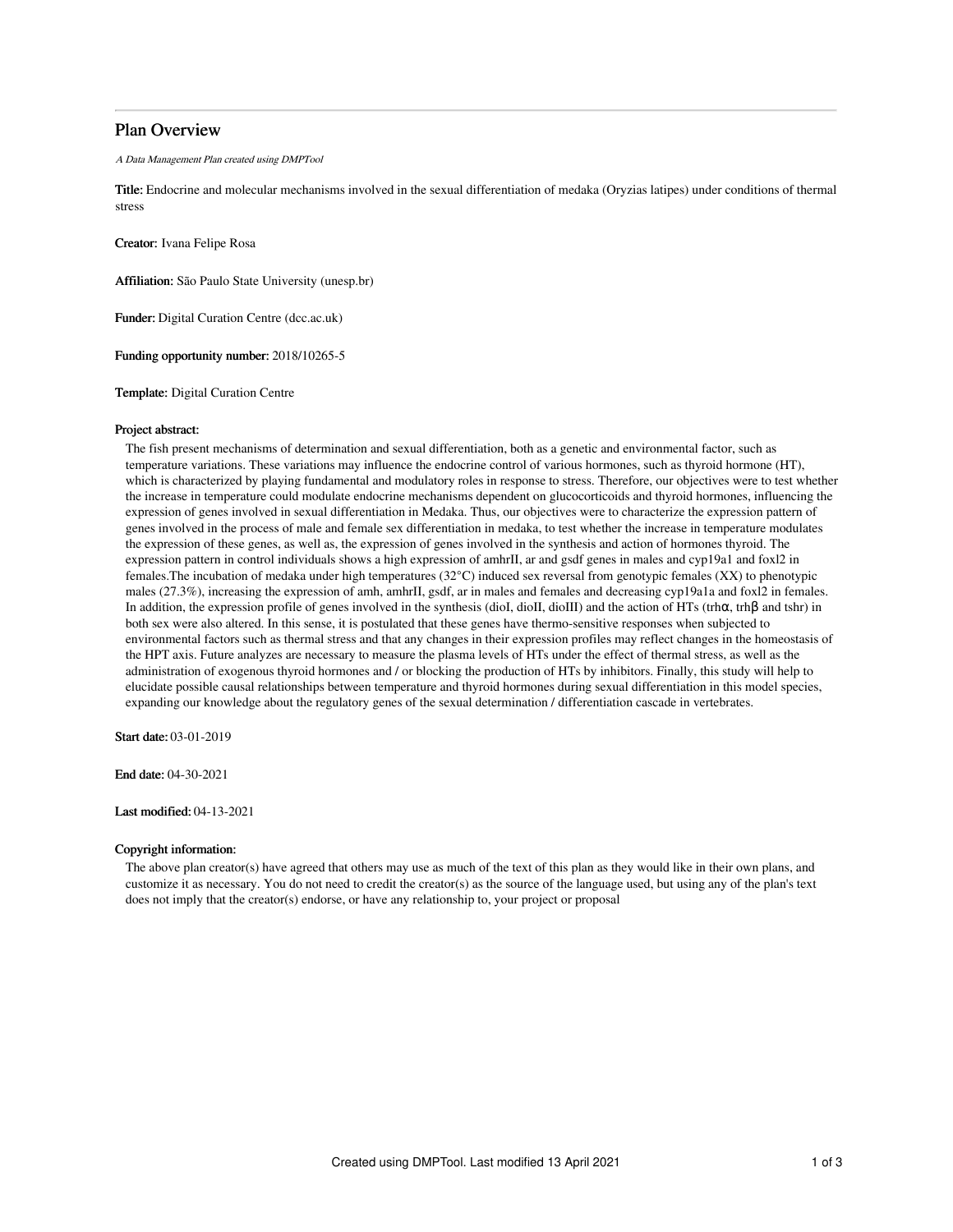# Endocrine and molecular mechanisms involved in the sexual differentiation of medaka (Oryzias latipes) under conditions of thermal stress

# Data Collection

#### What data will you collect or create?

- Data on sex differentiation
- Expression profile of genes involved in sex differentiation and in synthesis and regulation of thyroid hormones (qPCR)
- Sex Reversal
- Histological data
- All the data was collected in different experiments.

# How will the data be collected or created?

Data will be collected at each experiment and tabulated in Excel spreadsheets. Data analysis will be performed using Graphpad software.

## Documentation and Metadata

#### What documentation and metadata will accompany the data?

Protocols and detailed notes on each experiment will be recorded in the laboratory notebooks

## Ethics and Legal Compliance

#### How will you manage any ethical issues?

The Project was submitted to the Ethics Committee on the Use of Animals (CEUA) - UNESP number 1168.

# How will you manage copyright and Intellectual Property Rights (IP/IPR) issues?

There are no legal or ethical restrictions. However, the data will be kept confidential until publication in scientific journals.

### Storage and Backup

### How will the data be stored and backed up during the research?

The data will be stored by principal investigators in the cloud and external hard drives, with daily backups, and with restricted access to the researchers team involved in the project. In addition, data and metadata will be published through a platform made available by UNESP, available at https://repositorio.unesp.br/

### How will you manage access and security?

UNESP will be responsible for your safety for a specified period. UNESP will provide the platform: https://repositorio.unesp.br/

# Selection and Preservation

#### Which data are of long-term value and should be retained, shared, and/or preserved? Protocol's adaptations of sex reversal must be shared and preserved.

What is the long-term preservation plan for the dataset? Data sets with long-term value will be preserved in the cloud and on external hard drives.

### Data Sharing

#### How will you share the data?

Data will be shared with the scientific community through publication in high impact international journals.

#### Are any restrictions on data sharing required?

There are no legal or ethical restrictions. However, the data will be kept confidential until publication in scientific journals.